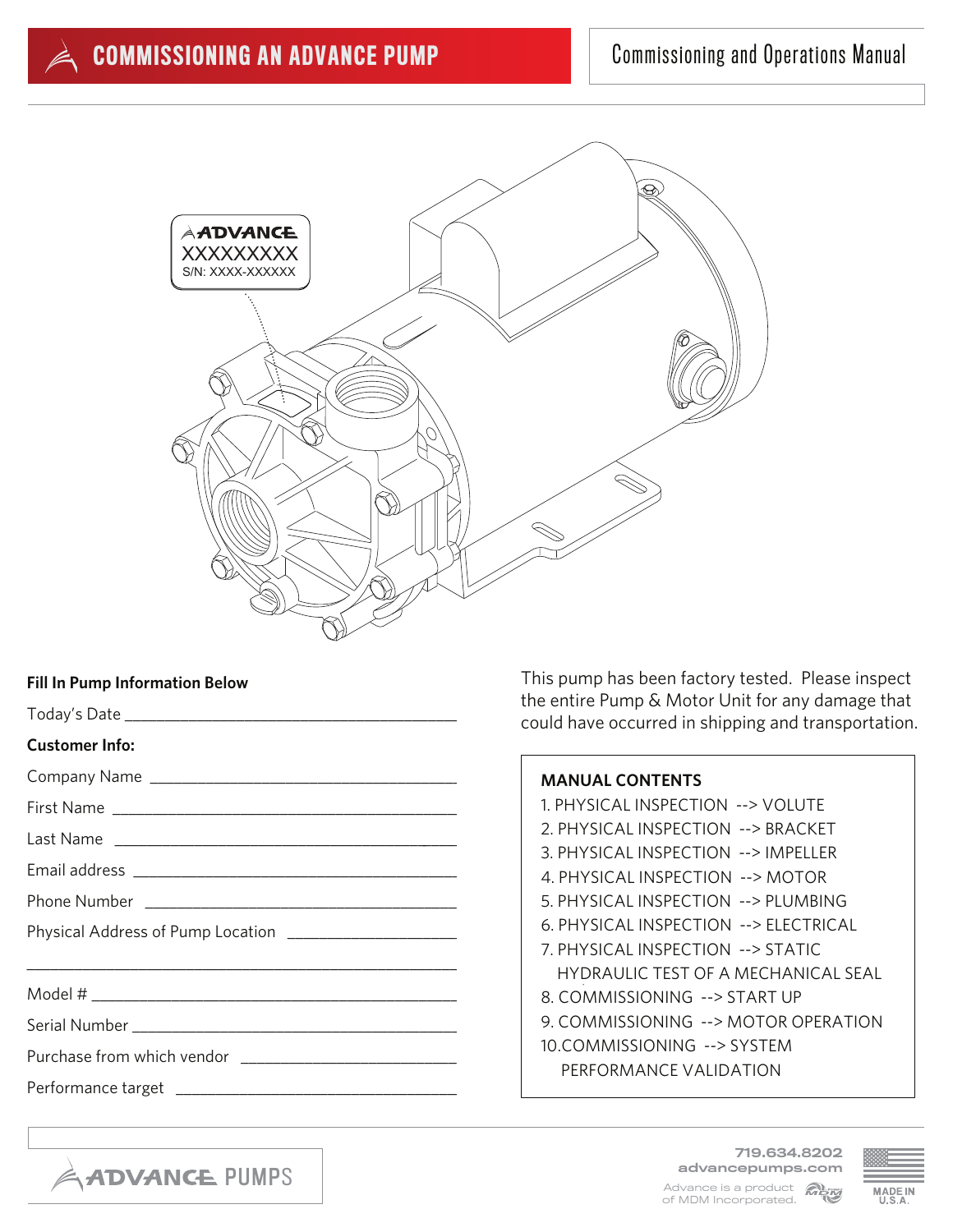

# **COMMISSIONING AN ADVANCE PUMP** Physical Inspection Steps 1-4

**STEP 1:** Verify the Pump Casing Fasteners (THROUGH BOLTS) are securely tightened and the integrity of the plastic around them is not damaged.

**STEP 2-3:** Inspect the DISCHARGE and INLET to verify there is no shipping damage.

**STEP 4:** Inspect the entire VOLUTE to confirm the integrity of plastic is not compromised.



# **3. PHYSICAL INSPECTION ----> IMPELLER 4. PHYSICAL INSPECTION ----> MOTOR**

**STEP 1:** Verify the IMPELLER TURNS FREELY within the pump casing making sure nothing was damaged during transport.

**STEP 2:** Inspect IMPELLER VANES to make sure no shipping material or debris has made its way into the flow path.

**STEP 3:** Verify the MOTOR FAN turns freely while turning impeller.



# **1. PHYSICAL INSPECTION ----> VOLUTE 2. PHYSICAL INSPECTION ----> BRACKET**

**STEP 1:** Verify the four BRACKET BOLTS are securely fastening the bracket base to the motor face.

**STEP 2:** Inspect the entire BRACKET to confirm the integrity of plastic is not compromised.



**STEP 1:** Inspect the motor FAN & SHROUD making sure they are free of damage and that the FAN spins freely.

**STEP 2:** Inspect the motor FOOT and verify it sits flush to finished floor or PMU base.

**STEP 3:** Inspect motor SHAFT for damage.

**STEP 4:** Inspect the entire MOTOR to verify unit is free of visible damage.



INITIAL HERE WHEN VERIFIED \_





**ADVANCE PUMPS** 

of MDM Incorporated.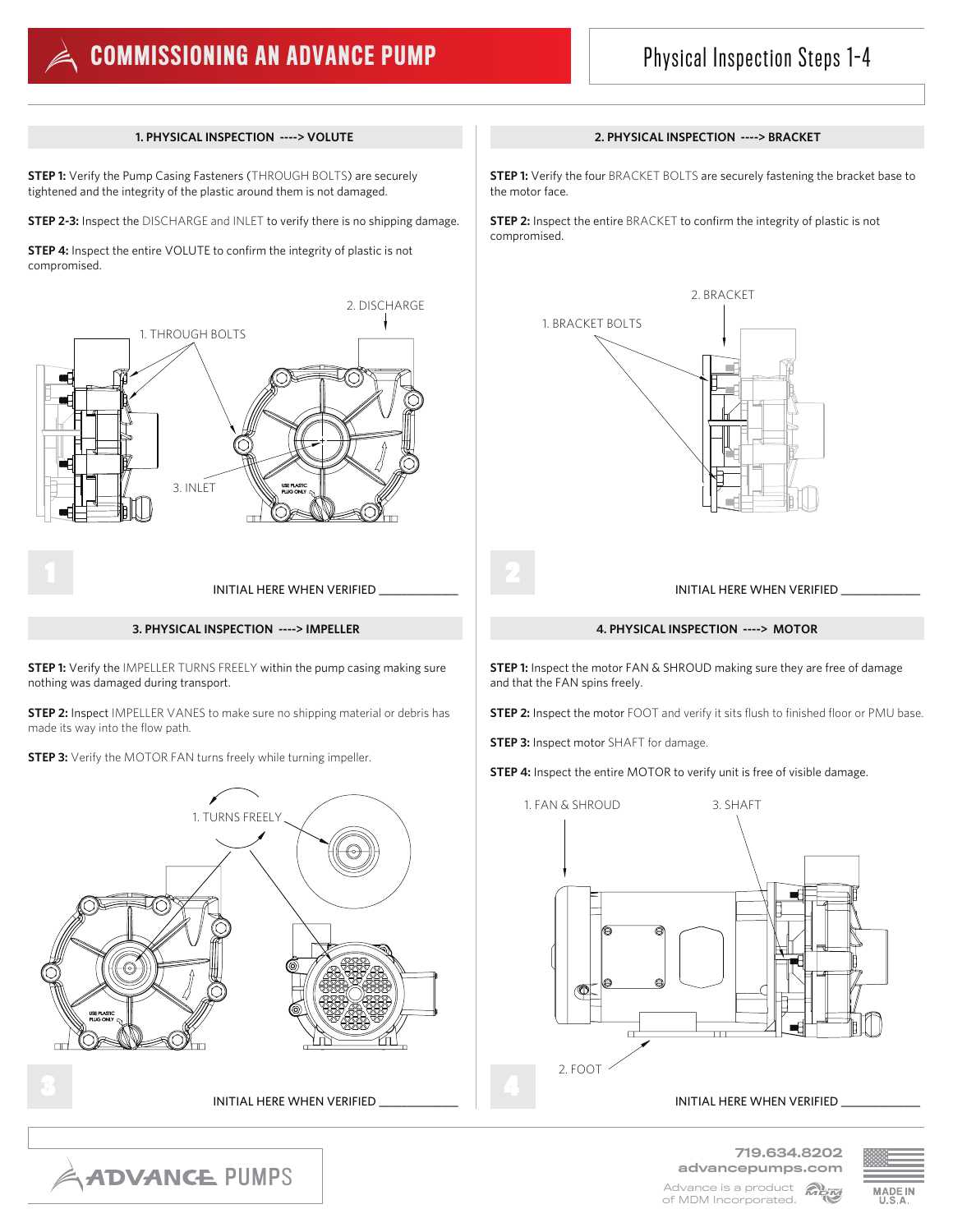# **COMMISSIONING AN ADVANCE PUMP** Physical Inspection Steps 5-7

**STEP 1:** Make certain all inlet and discharge flange connections are positively sealed with gaskets and fasteners.

**STEP 2:** All plumbing connections in the system need to be positively sealed as well.

**STEP 3:** Inlet Pipe size **STEP 4:** Flooded Suction

**STEP 5:** Suction lift **STEP 6:** Discharge Pipe Size

**Step 7:** Pipe Load Supports - Make certain the pipe load is not transferring any stress to the pump end.



# **7. PHYSICAL INSPECTION ----> STATIC HYDRAULIC TEST OF A MECHANICAL SEAL**

**STEP 1:** MECHANICAL SEAL INSPECTION - Visually inspect where motor shaft extends through pump bracket. Make certain no fluid is leaking around the pump bracket seal bore and motor shaft. If mechanical seal holds static system pressure then mechanical seal is ready to be tested under hydraulic load.

# **5. PHYSICAL INSPECTION ----> PLUMBING 6. PHYSICAL INSPECTION ----> ELECTRICAL**

Proper electrical wiring is imperative in your pump / motor performance and longevity. Please verify that the supply electrical power matches the motor name plate before hard wiring motor.

# **Name Plate Data/Validation:**

1. Supply Voltage \_\_\_\_\_\_\_ Phase \_\_\_\_\_\_\_ 2. Motor Name Plate Voltage \_\_\_\_\_\_\_ 3. Motor Name Plate FLA \_\_\_\_\_\_\_ 4. Check Motor Rotation \_\_\_\_\_\_\_

See arrows on pump end for correct motor rotation.

# **Electrical Hook-Up:**

1. Check that supply voltages match the motor's requirements. 2. Check motor wiring and connect, according to wiring diagram on motor, to match supply voltage. 3. Verify motor rotation with rotation meter. 4. Power supply wires should be SO cord or enclosed in conduit according to local electrical codes. 5. Power should be drawn from a circuit breaker panel with disconnect switch'

according to local electrical codes.

WARNING: ALWAYS SHUT OFF ELECTRICAL POWER BEFORE INSTALLATION AND / OR SERVICING THIS PUMP! ALL ELECTRICAL WIRING SHOULD MEET STATE AND LOCAL ORDINANCES. IMPROPER WIRING MAY NOT ONLY BE A SAFETY HAZARD BUT MAY PERMANENTLY DAMAGE THE MOTOR AND/OR PUMP! 50 HZ MOTORS AVAILABLE - CONTACT YOUR SUPPLIER FOR INFORMATION.



# 1. MECHANICAL SEAL INSPECTION

# INITIAL HERE WHEN VERIFIED

719.634.8202 advancepumps.com Advance is a product **Algo** 



**ADVANCE PUMPS** 

of MDM Incorporated.